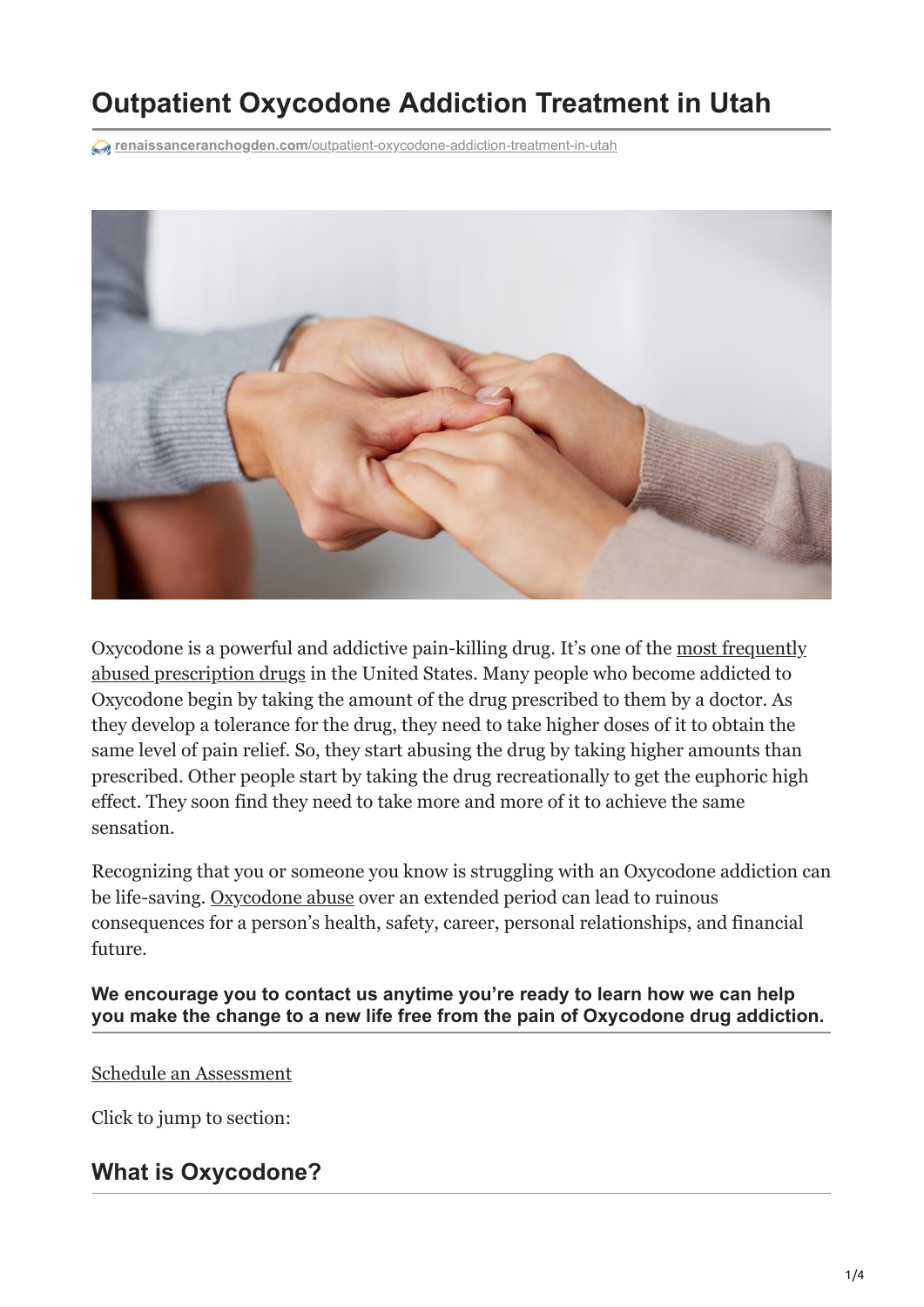Oxycodone is an opioid drug. It is the primary agent in a number of pain-killing prescription drugs administered to people suffering with pain from moderate to severe levels. The drug may be in liquid form or in pills of different sizes, shapes, and colors. It may be prescribed for use along with other painkillers, such as Aspirin, Acetaminophen, or Ibuprofen.

Oxycodone is produced by altering Thebaine, which is an organic chemical in Opium. So, Oxycodone is an Opioid (or may be made as a synthetic Opiate). Oxycodone is in the same general drug class as Hydrocodone, Heroin, and Oxymorphone. It's a Schedule II drug, per the Controlled Substances Act, which means that it has a medical purpose but users are at high risk for abuse.

#### **How Long Does It Take To Get Addicted to Oxycodone?**

This very powerful drug provides much-needed pain relief to many people coping with extremely painful and sometimes terminal injuries or health conditions. However, its highly addictive properties make it very difficult for many people to avoid the crossover from Oxycodone use – to abuse – to addiction. That process of decline into addiction can happen very quickly, within just a couple of weeks, which grossly endangers the user of this and other exceptionally strong opioid drugs.

## **Types of Oxycodone**

Some commonly used Oxycodone-based drugs are:

| OxyContin  | OxyContin is one of the country's most frequently abused prescription<br>drugs. People abusing the drug often crush and snort it or dissolve and<br>inject it, to override its time-release properties and rapidly obtain the full<br>sensation of the drug high.                                                                                 |
|------------|---------------------------------------------------------------------------------------------------------------------------------------------------------------------------------------------------------------------------------------------------------------------------------------------------------------------------------------------------|
| Percocet   | Percocet is Oxycodone and Acetaminophen combined. It is frequently<br>prescribed for pain relief due to many types of medical conditions.<br>People abusing Percocet often chew it, crush and snort it, or inject it.                                                                                                                             |
| Roxicodone | Roxicodone is a fast-release Oxycodone formula prescribed for<br>moderate to severe pain and often administered prior to surgery to help<br>calm or sedate patients. It's also used for continuous pain management.<br>People abusing Roxicodone often crush and smoke the tablets or melt<br>and inject them to rapidly obtain a high sensation. |

#### **Is Oxycodone Addictive?**

Oxycodone-based painkillers are often prescribed for patients with severe conditions like cancer or debilitating arthritis. Or, they may be recovering from surgery or extreme injury. Oxycodone is used to deliver potent and continuous pain relief for those people.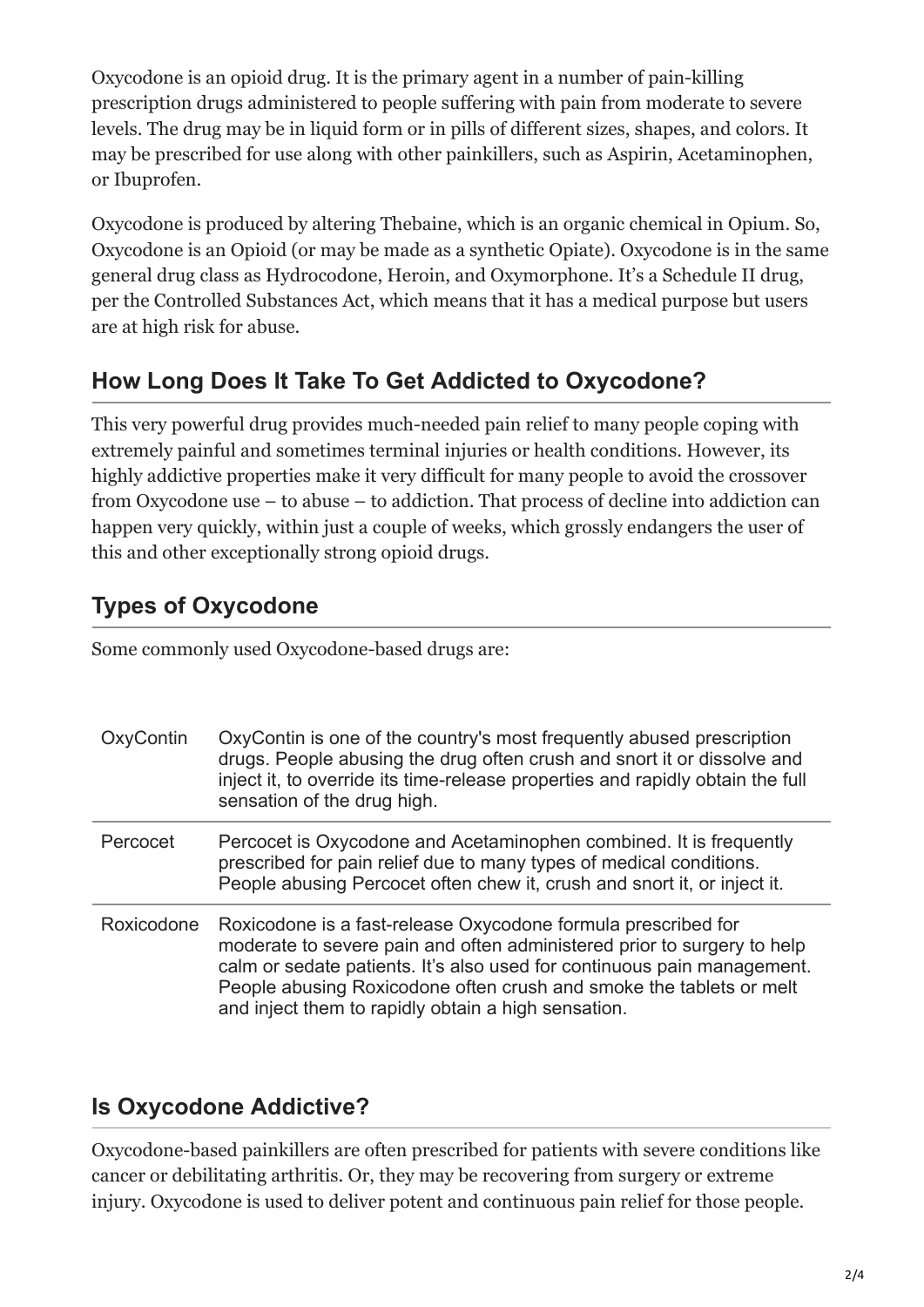Addiction often develops when patients take more of the drug than the prescribed amounts or use it beyond the prescribed time frame. People buying the drug from street sources and using methods of consuming the drug to expedite the high sensation, putting them at risk of becoming addicted. (Street names for Oxycodone include: Oxy, Percs, Roxis, OCs, Oxycet, Hillbilly Heroin, among others.)

Oycodone's appealing effects are very similar to those from Heroin, including:

- Anxiety relief
- Extreme euphoria
- Deep relaxation
- Heightened confidence
- Drowsiness

### **Oxycodone Addiction Signs and Symptoms**

Oxycodone delivers feelings of extreme euphoria for people feeling high from the drug. But, oxycodone addiction leaves the individual in this miserable set of circumstances:

- Needing more and more Oxycodone to obtain the same high
- Having extreme cravings for the drug that distract from all else
- Having withdrawal symptoms when trying to quit using the drug
- Needing the drug just to feel well
- Using Oxycodone is the top priority in the person's life
- Buying Oxycodone even when the person cannot afford it financially
- Risking harm to oneself and others while high on the drug
- Deteriorated health due to abuse of the drug
- Damaged relationships with family and friends

When individuals are struggling with Oxycodone addiction, they are likely to need medically assisted detox followed by an effective substance use disorder (SUD) treatment program. [Oxycodone Addiction Treatment](https://renaissanceranchogden.com/5-life-changing-benefits-of-completing-drug-rehab/) can help them overcome the sense of need to use the drug and help prevent relapse.

### **Oxycodone Side Effects**

Side effects of continued Oxycodone abuse can include these serious health consequences, among others:

- Mood changes
- Dry mouth
- Stomach pain
- Drowsiness
- Nausea
- Vomitting
- Headache
- Skin flushing